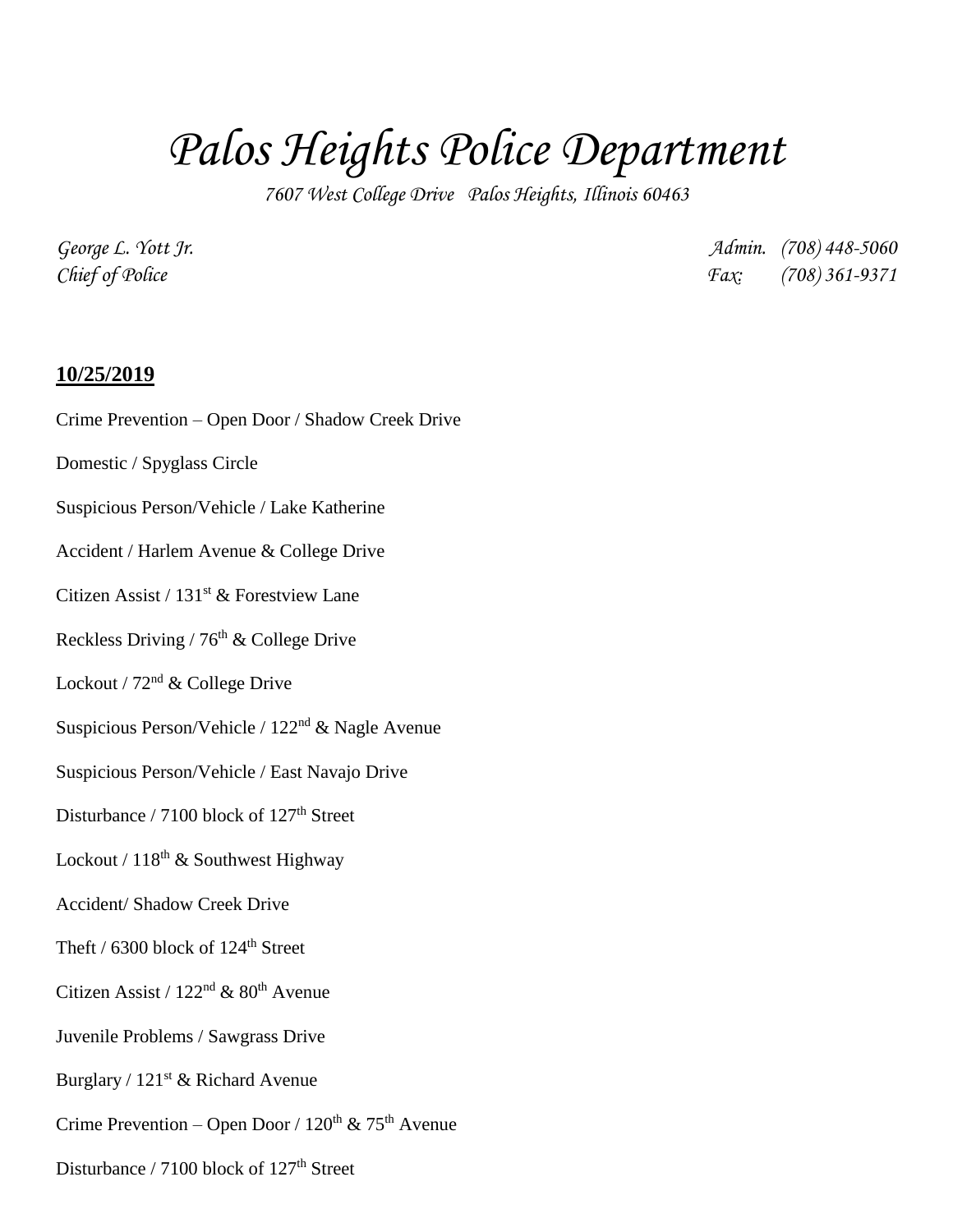Motorist Assist / 7100 block of 127<sup>th</sup> Street

Domestic /  $122<sup>nd</sup>$  &  $71<sup>st</sup>$  Court

## **10/26/2019**

- Crime Prevention Open Door / Pinehurst Drive
- Crime Prevention Open Door / Kirkcaldy Court
- Crime Prevention Open Door / 8100 block of Aberdeen Drive
- Suspicious Person/Vehicle / Ute Lane
- Crime Prevention Open Door /  $126<sup>th</sup>$  &  $75<sup>th</sup>$  Avenue
- Crime Prevention Open Door /  $130<sup>th</sup>$  & Choctaw Trail
- Suspicious Person/Vehicle /  $124<sup>th</sup>$  &  $73<sup>rd</sup>$  Avenue
- Warrant /  $76<sup>th</sup>$  & College Drive
- Motor Vehicle Theft /  $124^{\text{th}}$  &  $75^{\text{th}}$  Avenue
- Accident / 122nd & Harlem Avenue
- Disturbance / 6500 block of 127<sup>th</sup> Street
- Suspicious Person/Vehicle /  $125<sup>th</sup>$  & Nashville Avenue
- Accident / Ridgeland Avenue & College Drive
- Hit and Run / Harlem Avenue & Ishnala Drive
- Citizen Assist / Pinehurst Drive
- Suspended Driver's License / Ridgeland Avenue & College Drive
- Suspicious Person/Vehicle /  $130<sup>th</sup>$  &  $71<sup>st</sup>$  Court
- Crime Prevention Open Door /  $122<sup>nd</sup>$  & 74<sup>th</sup> Avenue
- Loud Noise /  $119^{th}$  & 74<sup>th</sup> Avenue

## **10/27/2019**

- Accident / College Drive & Princeton Drive
- Crime Prevention Open Door / 7900 block of Golf Drive
- Criminal Damage to Property /  $125<sup>th</sup>$  & 70<sup>th</sup> Avenue